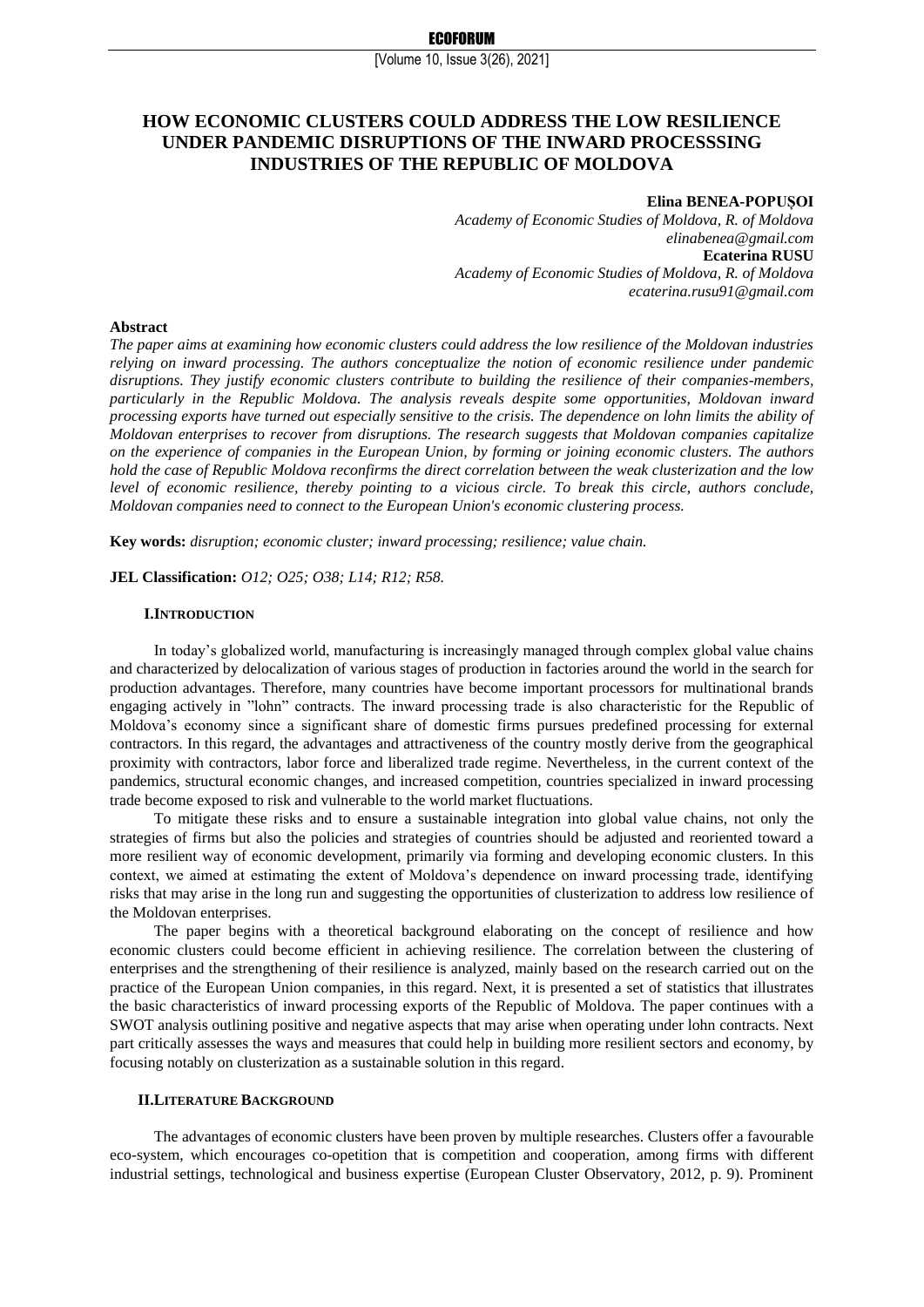researches emphasize the crucial role that clusters play for regional economic performance (Delgado et.al., 2012). These findings show that industries belonging to a strong cluster register higher growth in the number of enterprises, employment, wages, and patenting, they have positive spillovers across complementary economic activities.

There is growing evidence of the development of economic clusters in the ex-socialist countries of Eastern Europe, including the Republic of Moldova. Analyses point the benefits of functional economic clusters and the impediments to a more advanced clustering of a transition economy (Benea-Popuşoi and Rusu, 2020).

Overall, research shows that there is a direct relationship between the level of economic clustering of the branch/region/country and the corresponding level of economic performance. At the same time, the beneficial effects of the clusters are manifested both under normal economic conditions and especially under abnormal or "new normal" economic circumstances, such as those of the pandemic that has emerged in 2020.

In the economic context of the pandemic, both the term of disruption in the value chain/supply chain and that of economic resilience are being increasingly used and analyzed at various levels of aggregation. OECD defines resilience as "the ability of households, communities and nations to absorb and recover from shocks, whilst positively adapting and transforming their structures and means for living in the face of long-term stresses, change and uncertainty" (Mitchell, 2013). Likewise, the concept of resilience boosting is described as "managing the impact of shocks and future issues of risk, change and uncertainty, by strengthening the capacity to absorb shocks, or adapting to reduce exposure to shocks, or transforming so that the shock no longer has an impact on the system" (OECD, 2014). Researchers found that resilience can be boosted by strengthening three different types of capacities (Béné, et al., 2012; OECD, 2014, p. 6-7):

• Absorptive capacity that is the ability of a system to prepare for, alleviate or avert negative impacts, using predetermined coping responses to preserve and restore essential basic structures and functions.

• Adaptive capacity, namely the ability of a system to adjust or modify its characteristics and actions to soften potential future damage and to take advantage of opportunities, so that it can continue to function without major qualitative changes in function or structural identity.

• Transformative capacity, meaning the ability to create a fundamentally new system so that the shock will no longer have any impact.

Hence, we believe the economic resilience may be concisely defined as the ability of the economic agents to absorb and recover from shocks that is from disruptions in their economic activity. Recent studies show that in the disruptive context of pandemics, companies are likely to adopt one or more of the following types of responses (Kamp, et.al, 2020):

• At the initial stage, usually, a reactive attitude, trying to maintain existing value/supply chains up.

• A second stage typically deals with an evaluation approach when companies re-assess the current state and vulnerabilities of their value/supply chains, whilst also considering opportunities for transformation.

• A third stage would imply that companies enter the process of reconceiving their value/supply chain practices by radical changes and/or reinforcing those practices they had until early 2020, somewhat adjusting them.

Next, we examine how can clusters help to address the challenges of the disruptions implicitly contributing to strengthening the economic resilience of their members. Basically, the activities that clusters can undertake in this regard may be grouped based on three functions reflected in Figure 1.



**Figure 1 – Clusters as a catalyst for the emergence and delivery of an industrial transition strategy** Source: Authors' own elaboration based on European Observatory for Clusters and Industrial Change (2019)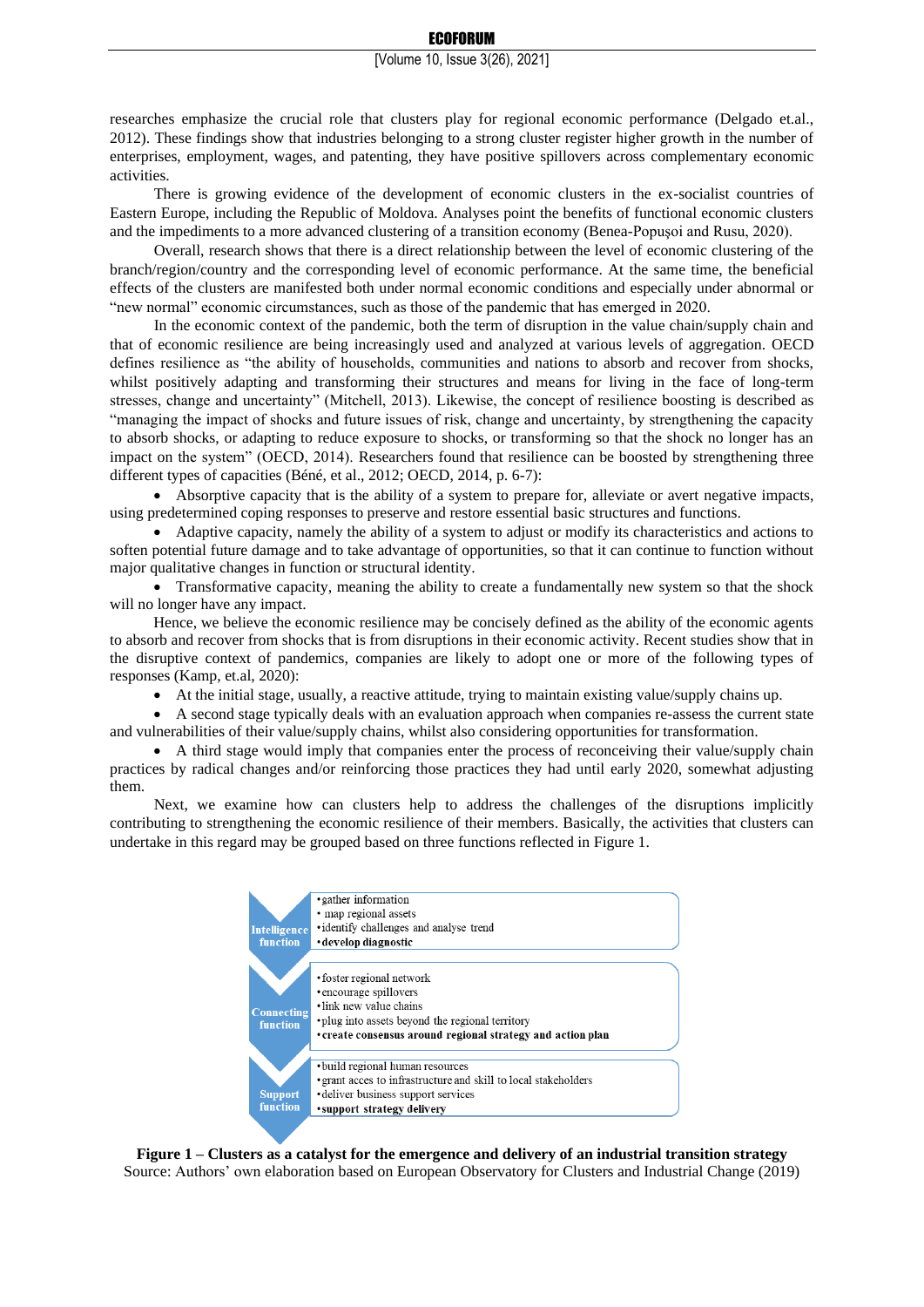Naturally, the functions that cluster exercise may be seen in the light of the above-mentioned types of responses of the companies under the pandemic conditions. Thus, latest researches (Kamp, et.al, 2020, p. 8-9) suggest the two categories can be interconnected, implicitly delineating the areas of clusters' support, that we believe directly contribute to building economic resilience of the clusters' members:

• On a short to long-term basis, clusters can gather intelligence on potential new partners in the value/supply chains and other necessary inputs for enhancing the contingency and continuity plans of their companies-members (reinforcing approach).

• On a medium to long-term basis, clusters can connect companies to new partners and help to (re)build ecosystems (reconceiving approach).

• On a short to long-term basis, clusters can support companies in the development of new supplies and contribute to the building of necessary capabilities (reinforcing approach).

• On a medium to long-term basis, clusters can provide sustainable guidance, as for example strategies for the digital economy, circular economy, enabling companies to build sustained economic activities/value chains in the future (reconceiving approach).

Overall, various trans-disciplinary studies suggest that resilience is an intrinsic property of the network. Scholars indicate (Konstandopoulos, 2020; European Clusters Alliance, 2020, p. 41) that economic clusters are networks that essentially represent "the backbone of the industrial ecosystems and can act as catalysts because they bring together various actors from different ecosystems". Moreover, by serving as "sensors, catalysts, and reactors" clusters represent the "keystone species supporting critical functions of the industrial ecosystem". "Opportunistic approaches disrupt value chains, which lead to the conclusion that actors cannot be resilient unless they work together. The cluster approach is collective, working on holistic strategies for behavioral, social, economic, and environmental impacts" (European Clusters Alliance, 2020, p. 41).

The role of clusters in building economic resilience has been remarkable at the level of the European Union, since the outbreak of the pandemic. Countless examples gathered and published by the European Clusters Alliance in its Report for the European Commission (2020) prove the crucial role of clusters in identifying the needs of European industries and directions for investments. Clusters are expected to play a key role in supporting the recovery plan for Europe. Clusters can lead the transformation and the recovery "by improving resilience, identifying bottlenecks, collecting needs, sharing solutions and best practices, enabling green and digital solutions" (idem, p. 43). Clusters are seen as the most productive framework of supporting the progress of the small and medium enterprises since they are physically close to them and present in their daily activities. "They represent all sectors of the European economy, but they are not strictly sectoral. Due to their network nature, they run many cross-sectoral projects at the same time, between multiple companies and researchers from different EU Member States" (idem, p. 43). Clusters are supposed to be "the best tool for integrating science with the economy, operating not only at the interface of these two environments but "incorporating" these environments inside the movement" (idem, p. 43)

#### **III.METHODOLOGY FRAMEWORK**

The authors have explored both theoretical sources and empirical evidence in their attempt to clarify the role of clusters in building economic resilience and providing sustainable economic development. For this purpose, we capitalized on theoretical-structural approaches such as the analysis, synthesis, comparison, and on the theoretical-logical approaches including the inference method, the method of analogy, scientific induction and deduction.

Furthermore, the paper presents an evaluative research on the composition and evolution of the commodities' exports of the Republic of Moldova, including those resulting from inward processing/lohn contracts. Primarily, we have sought to comprehend the causal relationship between the volatile performance that is relatively low resilience of the Moldovan industries relying on inward processing exports, and the low level of clustering of these industries and of the country's economy as a whole. To this end, we have also employed the systemic approach to developing a SWOT analysis of the inward processing trade from the perspective of the Republic of Moldova.

Specifically, for the case study on the exports of the Republic of Moldova, we have conducted both qualitative and quantitative analysis, including longitudinal analysis. Considering the lack of official statistics data on the amount of export contingent to lohn contracts, the authors estimated these data using two informational sources on external trade: the trade statistics produced by the National Bureau of Statistics (NBS) and the Balance of Payments (BOP) elaborated by the National Bank of Moldova (NBM). The trade statistics compiled by the NBS represents the totality of goods exchanged between the Republic of Moldova and other countries. The trade in goods presented in the BOP covers goods for which a change in ownership occurs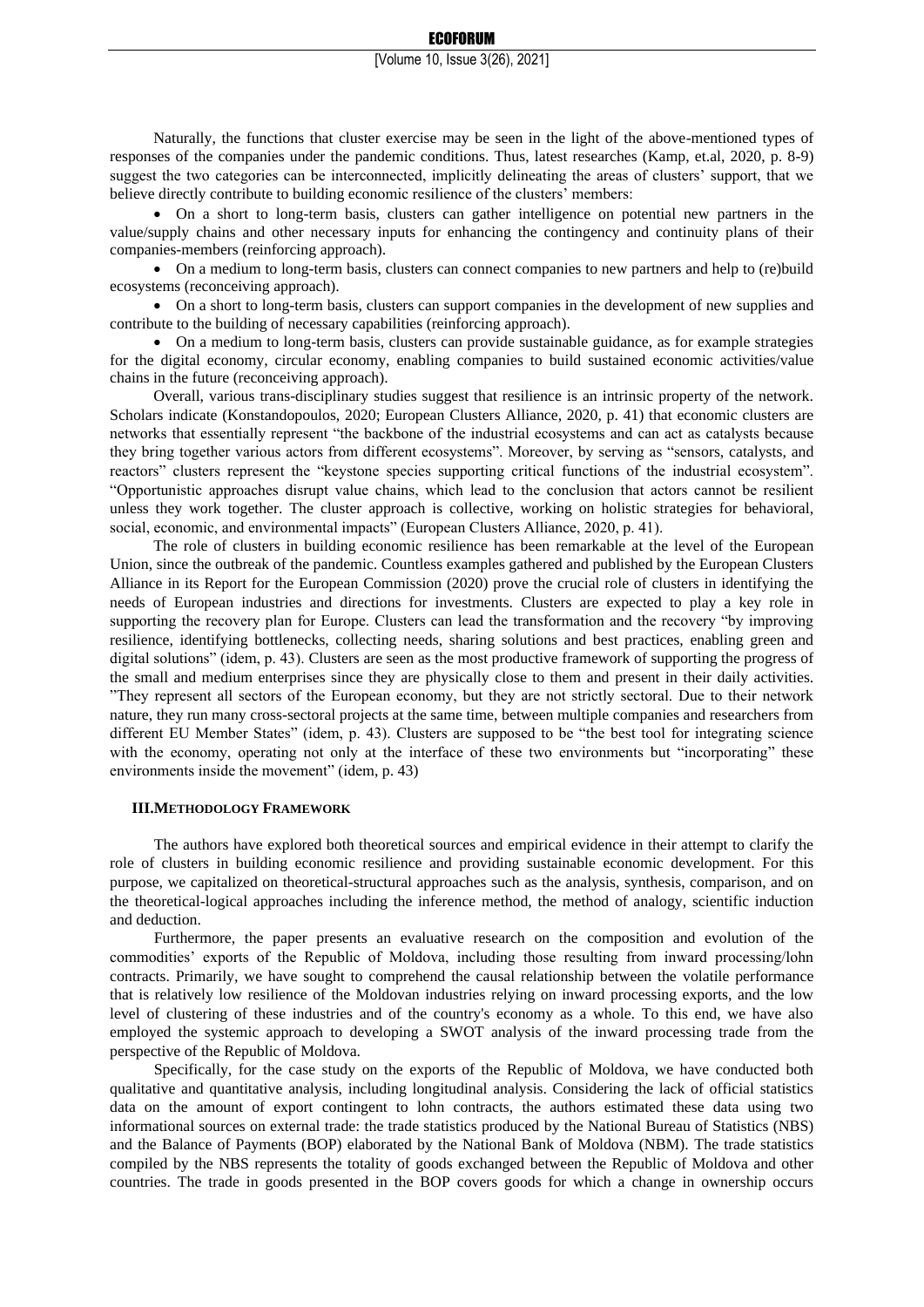between a resident and a non-resident. However, under the BOP, the goods for and after processing are not included in general merchandise, because there is no change in ownership and the value of processing services is included in the corresponding items within manufacturing services. Typically, the manufacturing services on physical inputs owned by others cover the processing, assembly, labelling, packaging of goods by an entity that does not own those goods. The manufacturing is undertaken by an entity that receives a fee from the owner and because the ownership of the goods does not change, no merchandise transaction is recorded by NBM (2019). Therefore, by extracting from the amount of export presented by the National Bureau of Statistics the amount of export under the Balance of Payments, we have estimated the amount of goods produced under inward processing/lohn contracts.

#### **IV.CASE STUDIES FINDINGS AND RESULT INTERPRETATION**

The structure of export of the Republic of Moldova is relatively diversified. The export specialization and competitiveness derive both from endowment with natural resources, particularly for agri-food products, and the economical labor force. Consequently, the foreign trade of the Republic of Moldova also includes the inward processing trade. Across the latter, domestic companies are supplied by foreign partners with intermediate inputs for the purpose of processing or assembling them to deliver final consumption goods in the third markets. This type of activity has always been deemed to play an important role in the country's export performance. Our calculations suggest that, overall, the inward processing accounts for about 30% of the country's exports, while its share in some categories of manufactured exports is even higher (Table 1). Apparently, the relatively low levels of wages and logistical costs have determined large multinational corporations to contract local companies to run some of their operations in R. Moldova.

| <b>Table 1. Composition of commodities exports of the Republic of Moldova</b> |          |                   |        |                    |      |        |  |  |  |  |  |  |
|-------------------------------------------------------------------------------|----------|-------------------|--------|--------------------|------|--------|--|--|--|--|--|--|
|                                                                               |          | Amount of export, |        | Share              | of   | inward |  |  |  |  |  |  |
| <b>Categories</b>                                                             | US\$ mil |                   |        | processing exports |      |        |  |  |  |  |  |  |
|                                                                               | 2017     | 2018              | 2019   | 2017               | 2018 | 2019   |  |  |  |  |  |  |
| Agri-food products                                                            | 1084.0   | 1108.1            | 1157,9 | 4%                 | 5%   | 4%     |  |  |  |  |  |  |
| Machinery, appliances, equipment                                              | 389,7    | 564,5             | 622.0  | 54%                | 58%  | 50%    |  |  |  |  |  |  |
| Textiles and textile articles                                                 | 346,7    | 368,8             | 325,4  | 76%                | 80%  | 82%    |  |  |  |  |  |  |
| Furniture                                                                     | 143.7    | 165,6             | 153,1  | 16%                | 15%  | 13%    |  |  |  |  |  |  |
| Products of the chemical industry                                             | 98.7     | 101,8             | 119,8  | 6%                 | 8%   | 6%     |  |  |  |  |  |  |
| Articles of stone, ceramic, glass                                             | 42,1     | 56,3              | 55,6   |                    |      |        |  |  |  |  |  |  |
| Plastics, rubber, articles thereof                                            | 33.4     | 41.4              | 48,6   | 4%                 | 4%   | 3%     |  |  |  |  |  |  |
| Base metals and articles thereof                                              | 48,3     | 47,1              | 44.7   | 9%                 | 16%  | 17%    |  |  |  |  |  |  |
| <b>Optical instruments</b>                                                    | 30,8     | 31.0              | 37,1   | 12%                | 11%  | 10%    |  |  |  |  |  |  |
| <b>Total</b>                                                                  | 2425.0   | 2706.2            | 2779,2 | 25%                | 29%  | 27%    |  |  |  |  |  |  |

**Table 1. Composition of commodities' exports of the Republic of Moldova**

Source: Authors' own calculations based on the data of National Bureau of Statistics and of the Balance of Payments (National Bank of Moldova)

As shown in Table 1, the composition of R. Moldova' exports did not vary considerably during the analysis period, with the first 5 categories of exported products remaining the same. This indicates a relatively static international specialization, which is with a low degree of dynamism. For the most part, it is about deductive specialization, based on persistent economic activities, based on traditional, low-cost resources.

However, the share of inward processing exports differs significantly in the first categories of exports, the highest share in 2019 being recorded in the apparel industry (82%) and in the machinery, appliances, equipment (50%). It is worth mentioning that the other 3 categories in the first 5 exports of the country register much lower shares of inward processing - from 4% in agri-food products to 13% in furniture.

The *agri-food products* hold the biggest share (of over 40%.) in total exports, this sector representing a substantial driver of the country's foreign trade. The sector comprises both large-scale farmers that apparently possess the scale to compete in international markets, but also a large share of small farmers that have insufficient capacity to cope with competition, facing a lot of barriers in accessing high-value markets. The main barriers in increasing the competitiveness of this sector arise from the weak ability of the majority of producers to detect and quickly respond to market trends, poor transfer of knowledge and innovation in the production process. These factors translate into a vicious circle of widespread subsistence agriculture with low export orientation. Nevertheless, Moldovan agriculture possesses an untapped potential that, being properly exploited, can ensure the resilience and competitiveness of this sector (World Bank, 2016).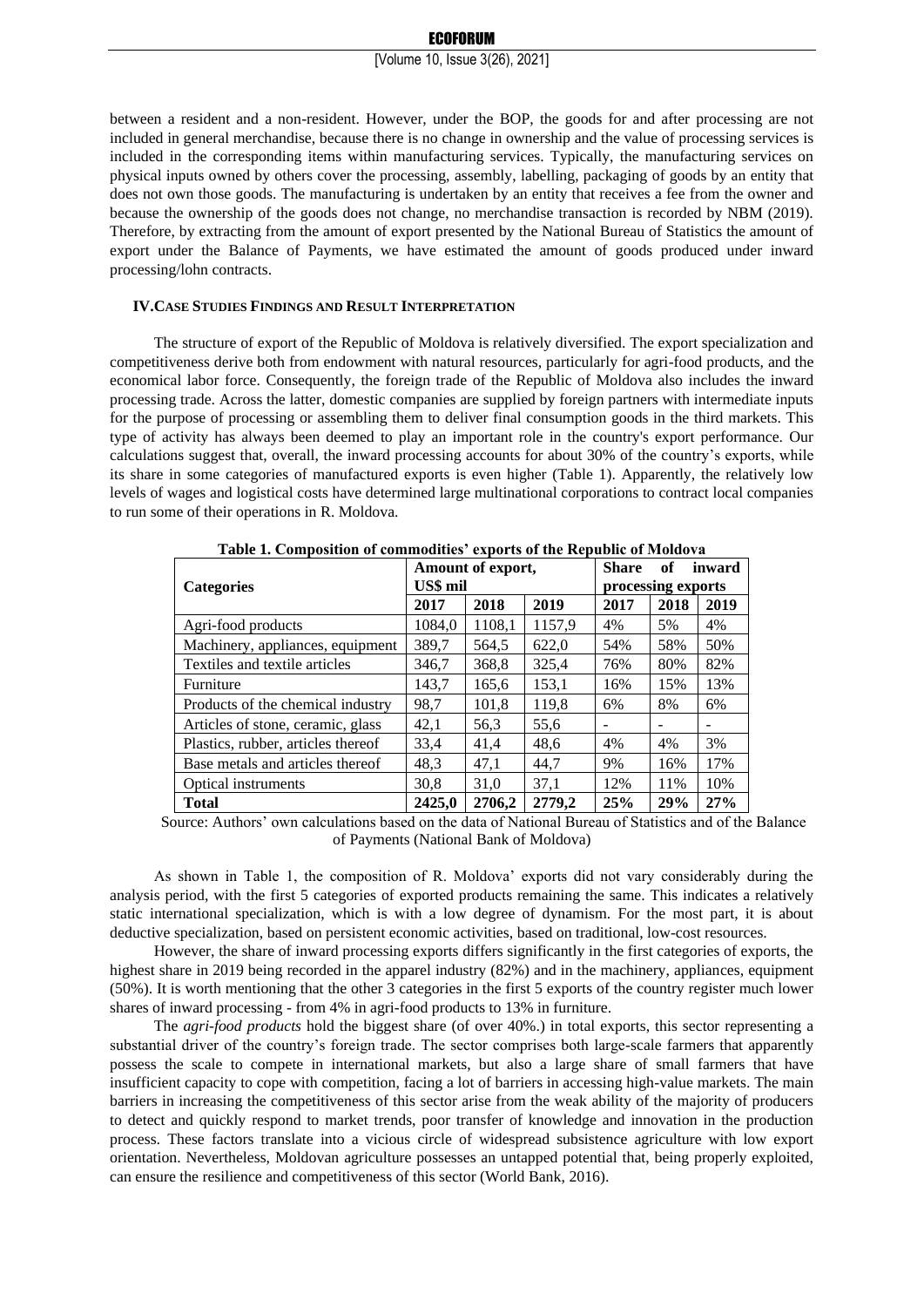*Machinery, appliances and equipment* represent the second most exported category of products, which share accounts for roughly 22% in the total export. The export of this industry experiences continuous growth since it has doubled compared to five years ago. The sector comprises the foreign branches of multinationals that have extended their operations in R. Moldova and domestic companies that are sub-contracted by foreign companies. However, the main products exported under this category (almost 75%) include automotive cables and wire harnesses. Almost half of the production is processed under the lohn contracts. The companies are specialized in producing inputs with a low degree of sophistication and complexity which determines the low value-added for local producers (Rusu, 2020). In order to escape the low value-added trap and move forward to a more advanced level of production, domestic companies need to review and reorient their strategic priorities. In order to ensure the transition from comparative advantages in low-cost services to innovation-based competitive advantages, the deployment of appropriate investments and resources is necessary, in research, re-skilling and up-skilling of human resources. With increasing competition from other countries, the cost advantage alone will not be sufficient. Companies have to innovate to quickly adjust their capacities to market demand.

*The apparel industry* is another of the Republic of Moldova's largest exporter, accounting for about 14% in 2019 exports. However, the industry is dominated by manufacturers that fill orders using patterns, fabrics, and accessories provided by foreign partners, mostly European ones. Thus, more than 80% of sector's export is represented by the final products manufactured under "Cut and Make" (CM) or "Cut Make and Trim" (CMT) contracts, that is lohn contracts. The main concern of this kind of production is the low value-added that remains to domestic producers. This simplest and lowest value segment of the industry threatens the competitiveness of the entire Moldovan fashion manufacturing industry, placing enterprises at risk of losing orders (USAID, 2015). To move up in the apparel value chain from CM and CMT to full-package or private label is not an easy way, requiring considerable time, capacities and resources. Only through mobilizing enterprises to move from low to high value-added manufacturing, can the resilience of the sector be ensured.

Moldova's *furniture industry* is also an important contributor to the country's export (6%) and the sector is rapidly developing in recent years. This industry plays an important role in self-employment and development of micro-enterprises. For the time being, in the context of the low purchasing power of the domestic population, Moldovan furniture producers are able to compete with imports. The inward-processing represents a relatively small share of only 13% in the total export of this industry whilst the export under the own brand has got a dominant share. This fact indicates the potential of local manufacturers to compete in foreign markets (USAID, 2015).

Obviously, the COVID-19 pandemic has brought new challenges to the industry of R. Moldova. Some of the industrial branches proved to be highly vulnerable, being severely affected by the crisis. In the second quarter of y. 2020, the volume of export has decreased by 21% compared to the same period of the previous year, the highest contribution to this negative evolution being brought by the decline of export in machinery, appliances and equipment, textile and furniture (Table 2). Our analysis clearly shows that the exports linked to inward processing services have proved to be particularly sensitive to the crisis, thereby less resilient in facing the challenges imposed by the pandemic.

|                                               | Total export   |                | which,<br>excluding<br>of |                |                | of which, under lohn- |                |                |        |
|-----------------------------------------------|----------------|----------------|---------------------------|----------------|----------------|-----------------------|----------------|----------------|--------|
| Categories                                    |                |                | lohn-contracts            |                |                | contracts             |                |                |        |
|                                               | Q <sub>2</sub> | Q <sub>2</sub> | Δ                         | Q <sub>2</sub> | Q <sub>2</sub> | Δ                     | Q <sub>2</sub> | Q <sub>2</sub> | Δ      |
|                                               | 2019           | 2020           |                           | 2019           | 2020           |                       | 2019           | 2020           |        |
|                                               | mil. US\$      |                | $\frac{0}{0}$             | mil. US\$      |                | $\%$                  | mil. US\$      |                | $\%$   |
| Agrifood products                             | 223.3          | 238.7          | 7%                        | 208,2          | 234.7          | 13%                   | 15,1           | 4,0            | $-74%$ |
| appliances,<br>Machinery,                     | 163,7          | 93,2           | $-43%$                    | 79,5           | 47,5           | $-40%$                | 84,3           | 45,7           | $-46%$ |
| equipment                                     |                |                |                           |                |                |                       |                |                |        |
| Textiles and textile articles                 | 88,0           | 53,4           | $-39\%$                   | 14,8           | 12,4           | $-16%$                | 73,2           | 41,0           | $-44%$ |
| Furniture                                     | 37,4           | 20,9           | $-44%$                    | 31,9           | 17.4           | $-45%$                | 5,5            | 3,4            | $-38%$ |
| Products<br>of<br>the<br>chemical<br>industry | 26,9           | 26.8           | $-1\%$                    | 25,0           | 26.4           | 6%                    | 1,9            | 0,3            | $-83%$ |
| rubber.<br>articles<br>Plastics.              |                |                |                           |                |                |                       |                |                |        |
| thereof                                       | 12,0           | 8,1            | $-32\%$                   | 11,7           | 8,0            | $-32\%$               | 0,3            | 0,2            | $-51%$ |
| Base metals, articles thereof                 | 12,1           | 9,4            | $-22\%$                   | 9,9            | 7,5            | $-24\%$               | 2,2            | 1,9            | $-13%$ |
| <b>Optical instruments</b>                    | 8,3            | 5,6            | $-33%$                    | 7,4            | 5,3            | -29%                  | 0,9            | 0.4            | $-62%$ |
| <b>Total</b>                                  | 628.3          | 495,2          | $-21%$                    | 427.3          | 388.2          | $-9\%$                | 201.0          | 107.0          | $-47%$ |

**Table 2. Evolution of main exported commodities under the COVID-19 pandemic**

Source: Authors' own calculations based on the data of National Bureau of Statistics and of the National Bank of Moldova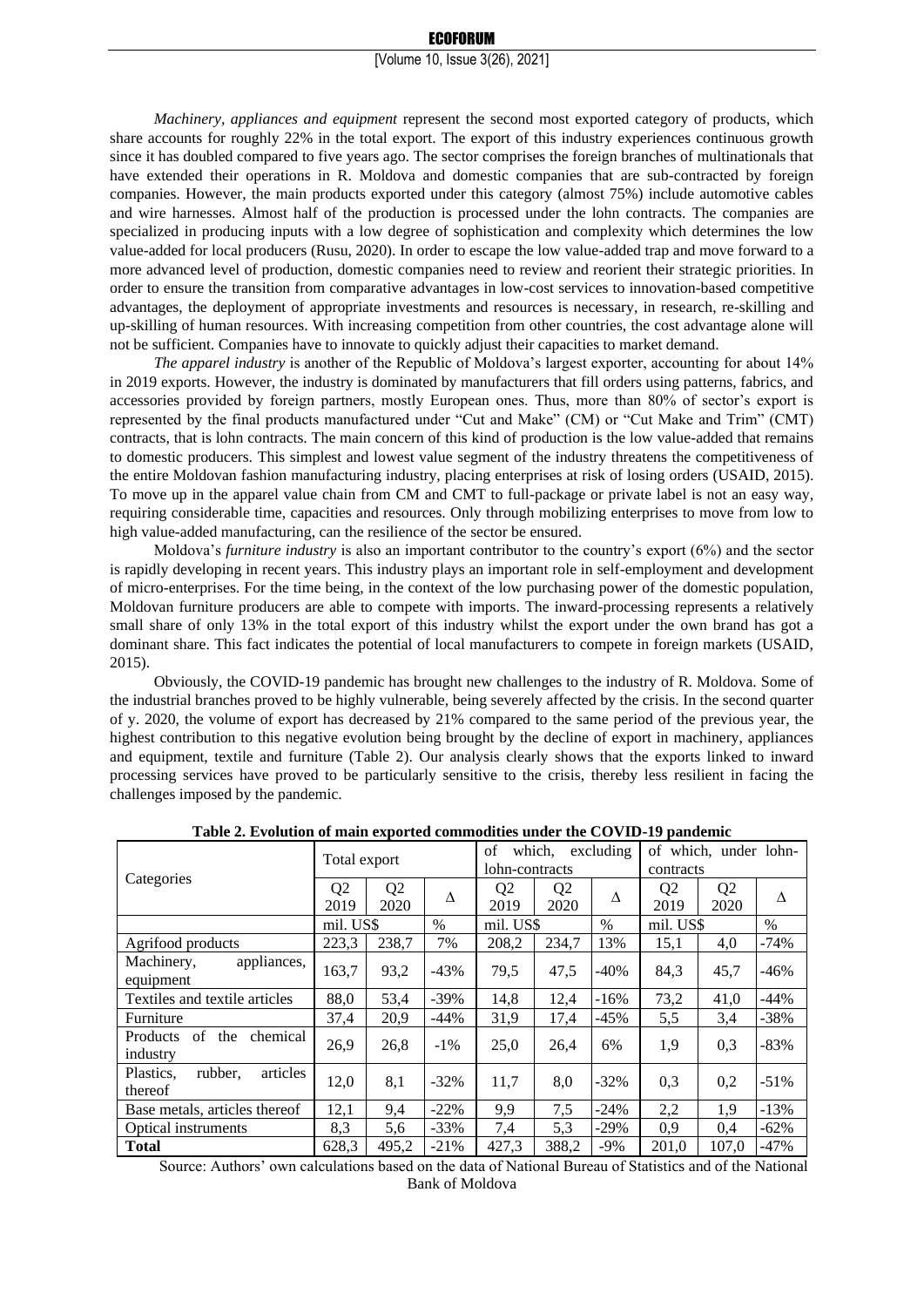For instance, according to our calculation, the export of textile products contingent to lohn contracts had decreased by 44% in Q2 2020, while textile companies operating on their own, have experienced a reduction in export by only 16%. The same development is common for the export of machinery, appliance and equipment, since the export under inward processing experienced a higher decrease (-46%) as compared to the rest of the export (-40%). An opposite dynamic was recorded only by export of furniture (-38%) for inward processing and (-38%) for the rest of export.

#### **V.FURTHER DISCUSSION AND RECOMMENDATION**

Over the last decades, the fragmentation of production has determined the expansion of the inward processing trade, thereby opening new opportunities for companies from the countries in development. Many Moldovan enterprises have engaged in subcontracting relations with foreign companies. However, the inward processing trade requires a thorough investigation to see whether it could provide for an economic resilience and competitiveness in the long run. We believe the SWOT analysis of the inward processing trade from the perspective of the Republic of Moldova, would be part of such investigation.

#### **STRENGTHS**

• The main strength the domestic subcontractors or subsidiaries of multinational companies acquire from engaging in inward processing services, refers to better connectivity and integration in the global value chains. It is a valuable initial way to establish contacts and partners and also to understand the trends in the international markets.

• Additionally, subcontractors may enjoy benefits in the form of technology and knowledge transfers that otherwise would have been too costly to be accomplished. Hence, operating under lohn contracts can serve as a bridge to more innovative production process.

• Involving in subcontracting agreements could also secure a higher level of income for the employees, thereby increasing the standards of living in a country.

# **WEAKNESSES**

•

• Usually, subcontractors are more sensitive to changes on foreign markets, since they are regularly export oriented and very dependent on the contractors (Szanyi, 2002). Therefore, companies operating under inward-processing become more exposed to possible disruption of the global value chains. The current evolution under the COVID-19 pandemics has confirmed this statement in the case of R. Moldova too. A suggestive evidence in this regard is provided by the data on the export on manufacturing services on foreign-owned physical input, presented in the BOP. Thus, the volume of export of this type of services has significantly decreased in Q2 2020 (by 41% compared to Q2:2019), illustrating how seriously both foreign partners and local subcontractors were hit by the pandemic crisis.

• Another weak point related to inward processing trade refers to relatively low value added, and effective revenues received by the local subcontractors. To illustrate the income obtained from lohn contracts, we have analysed the amount of export of manufacturing services on foreign-owned physical inputs, which are presented in BOP (Figure 2). Thus, in 2019 resident entities involved in this kind of operations received about 250 million US\$, this representing a relatively modest revenue considering that about 740 million US\$ of export was contingent to inward processing services (see Table 1).





Source: Elaborated by authors based on the data of the Balance of Payments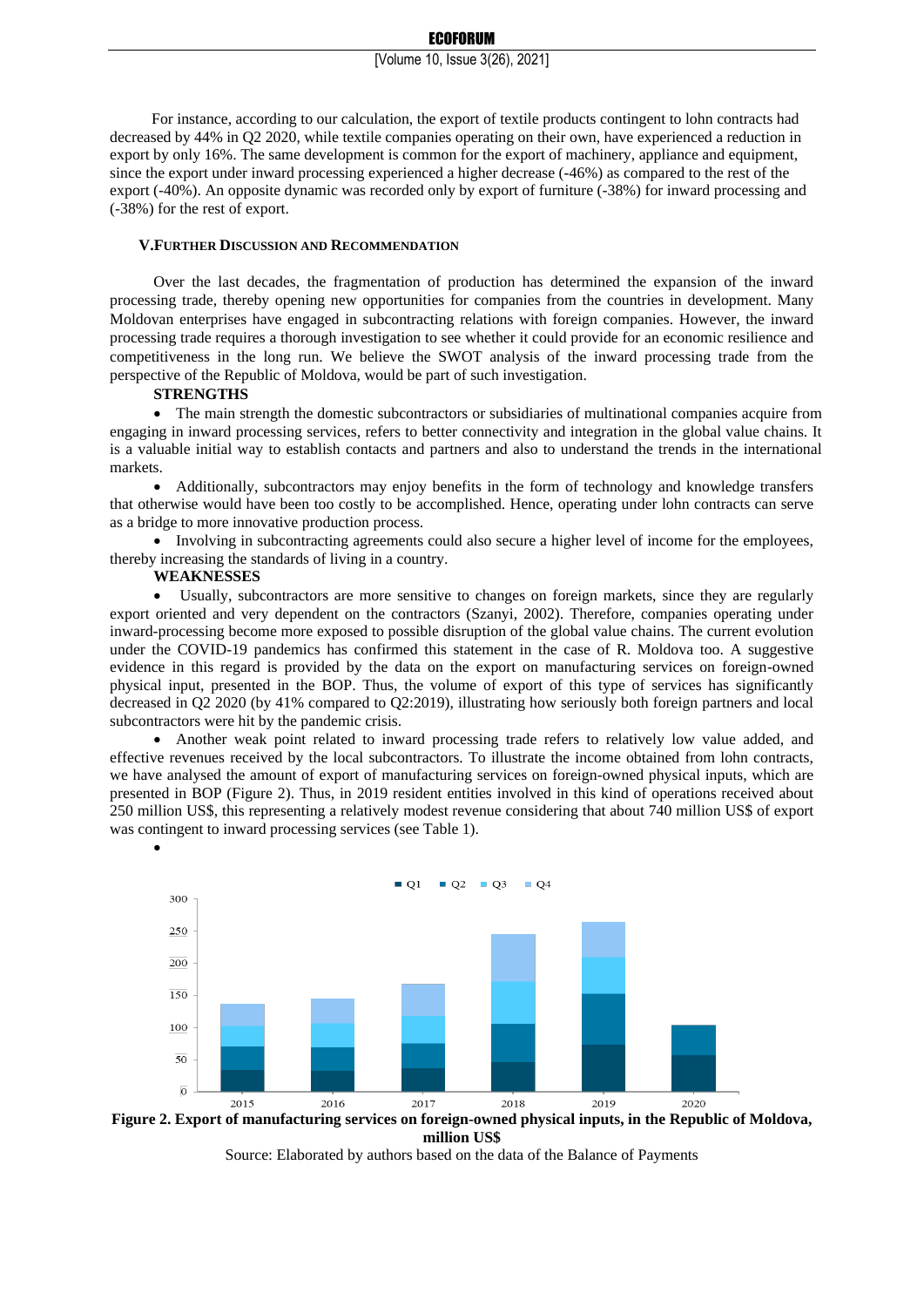• The development of Moldovan companies operating under inward processing trade is mainly explained by the relatively low labour cost that makes them attractive for foreign contractors. Having this advantage, companies are usually ignoring other strategic objectives such as investing in innovation. However only relying on the cost of labour does not provide for economic resilience. Thus, the lack of innovation, low sophistication of production process, insufficient R&D investments place local companies at risk (WEF, 2019).

#### **OPPORTUNITIES**

• Once a country or a region within a country has specialized subcontractors, it becomes more attractive for other foreign companies who decide to decentralize their operation there. This may lead to formation of an economic cluster, encouraging other suppliers and processors to locate there.

• Moreover, empirical evidence on trade models based on fragmentation of production shows that splitting up of the production process may give to the subcontractor country a comparative advantage in production of a good that it had not before (Deardorff, 1998). So, countries specializing in a single production stage could obtain a comparative advantage that allows them to integrate into global value chains.

• One of the main opportunities that arise from operating under lohn contracts refers to the possibility to acquire knowledge and production capacities that may enable local processing companies to develop quality and competitive products and subsequently, gradually penetrate new markets with their own products and labels.

### **THREATS**

• Operating under lohn contracts means low awareness/popularity of the Moldovan processing companies on the international markets, since the brand name of the products is what matters. So in case those contracts with current partner are not prolonged, it could be difficult for the domestic processors to find other contractors.

• Usually, companies that are involved in processing services have a cost advantage that makes them attractive for contractors over a period of time. Yet there is a permanent high competition related to cost pressure from other international processors. Therefore, if Moldovan processors are no more available to offer attractive costs for processing services they could be easily substituted by other companies. Thus, the comparative advantage that the Republic of Moldova currently has in terms of the labour cost will erode with the increase of these costs including due to labour migration, unless measures are taken to increase productivity based on new technologies.

The threats and weaknesses that may arise when companies operate under lohn contracts call for concrete measures in order to build value/supply chains that are resilient to disruption and flexible enough to capitalize on the new sources of competitive advantages. To become more resilient and overcome the dependence on simple processing services, companies have to orient their activity toward more sophisticated, complex and innovative manufacturing exports. However, this could be very difficult to be done at the individual level, as the majority of firms do not have enough internal capacities to sustain and generate these changes for keeping competitive. Thus, economic/industrial clusters could become strategic instruments in providing important steady conditions for enhancing the resilience of the companies.

Evidently the clusterization of the Moldovan enterprises would provide conditions for improving their economic resilience via:

### **Collaboration and co-information**

This also implies taking actions to identify and formalize clusters and promote among its members the benefits that could be capitalized via collaboration and improved communications within clusters. R. Moldova is currently characterized by an under-developed culture of collaboration, expressed in low trust and atomistic approach toward business. However, the relational capital is imperative for the knowledge and innovation to be transferred more readily. Therefore, via cluster formation the spirit of social embeddedness could be cultivated and facilitative social networks be developed, necessary to change the current attitudes and encourage more systematic inter-firm collaboration (Benea-Popusoi and Rusu, 2019).

#### **Transfer of innovation**

Lack of innovation and low sophisticated production processes places the Republic of Moldova on the niche of the economical labour force. This emphasizes the insufficient R&D investments and the lack of collaboration in research and technological developments between universities, research centres and industries.

Meanwhile clusters could offer the appropriate environment for stimulating knowledge diffusion due to the multiple links between cluster members that ensure rapid spread of innovative ideas, technologies, and knowhow (Maticiuc, 2005; Hervas-Oliver, et. al 2018). Moreover, it could create productive networks with universities necessary to push forward stronger science-business links that are imperative for promoting innovation, digitalization and increasing the quality of labour force.

#### **Moving forward to a higher level in the value chain**

In order to lift up to a higher level in the value chain, a well-developed infrastructure is necessary (laboratories, technologies), implementation of quality standards and qualified labour force. In order to achieve such objectives an integrated approach to development should be followed. Since clusters regularly integrate a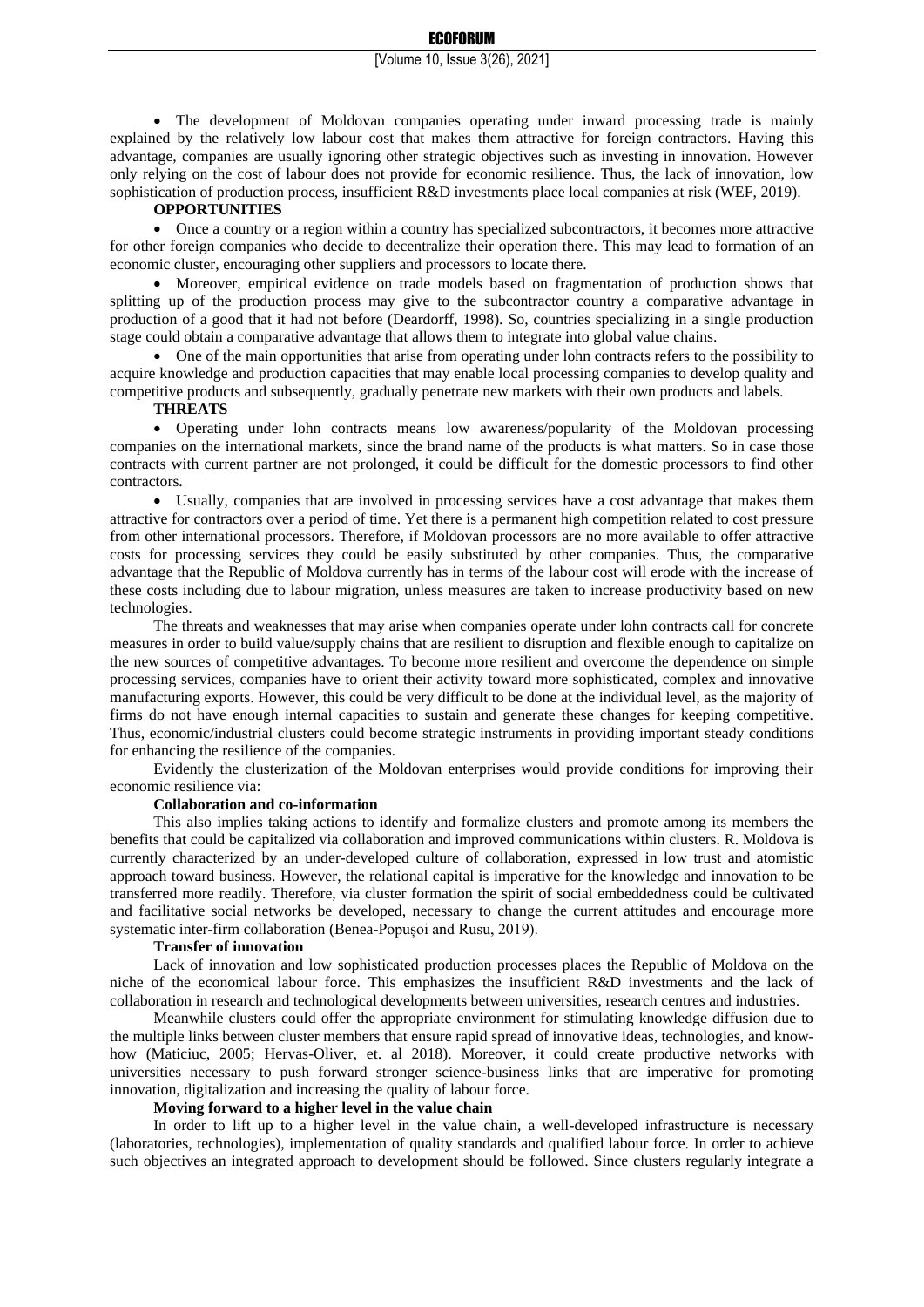range of different actors (business, government, research, and also civil society) they could generate solutions to increase strategic autonomy of enterprises that currently rely on inward processing.

## **Developing and extending local vertical partnerships**

Since a cluster implies the presence of large number of firms producing the same types of goods or requiring similar types of inputs, this stimulates the location of specialized suppliers within the clusters. Thus, the presence of local suppliers of physical inputs or specific services leads to creation of new local vertical partnership and respectively gradual substitution of foreign suppliers (Wolman and Hincapie, 2015).

#### **Increase awareness on international markets**

Clusters could help in improving visibility through a common marketing campaign and promoting regional brand identity at international exhibitions (Bettiol, et. al 2019). Therefore, joint advertising under the cluster umbrella could diminish the cost of participating at different exhibitions that would be difficult to cover individually by firms.

### **Attraction of financial funds**

The absence of well-defined clusters in the Republic of Moldova represents a missed opportunity in obtaining the financial assistance from the EU sources, since via its projects (Horizon 2020, ClusterPoliSEE, etc.) the European Union is an active supporter of clusters, including those located in its Eastern Neighbourhood Countries. The benefits of such projects are essential in addressing specific resilience challenges (Wilson, 2019). Therefore, via formalization of clusters within and across economic sectors, financial funds may be attracted that are imperative for modernization of the Moldovan enterprises.

In the light of the previously mentioned types of responses of the European companies to the disruptions triggered by pandemics (Kamp, et.al, 2020), it can be inferred that the dependence of the Moldovan enterprises on the lohn contracts, constrains their ability to absorb and recover from the pandemic shock, since their reliance on lohn, means they do not have control over a substantial part of their value/supply chain. Likewise, they do not fully manage relations with either input providers or final consumers.

Therefore, at the initial stage of the pandemic, Moldovan enterprises relying on inward processing displayed a reactive attitude, somehow trying to maintain the existing orders within the value/supply chains for which they work. Then these companies, with the exception of those that have since closed down, have reached the stage of evaluating their position in the value/supply chains, including assessing vulnerabilities and opportunities for transformation. Whilst a third stage would imply that Moldovan companies have to choose between either to continue working under lohn (of course provided the orders are resumed), implicitly reinforcing those practices they had until early 2020. Or to enter the process of reconceiving their production management and strategy by radical changes in their value/supply chain practices.

In this context, it would be reasonable for Moldovan companies to capitalize on the experience of companies in the European Union, by forming economic clusters or possibly joining the existing ones. Thus, they would gain access to that cluster's support that directly contributes to building economic resilience of their cluster members: (i) clusters could gather intelligence on potential new partners in the value/supply chains of the Moldovan enterprises; (ii) clusters might connect domestic companies to new partners and help to build ecosystems; (iii) clusters could support Moldovan companies in the development of new supplies and contribute to the building of necessary capabilities. Finally, clusters could provide long-term guidance, as for example strategies for the digital economy, circular economy, enabling companies to gradually reconceive and make their economic activities / value chains resilient and sustainable.

Of course, in this respect, the choice of Moldovan enterprises is limited by the low level of clustering in the economy of the Republic of Moldova. For example, there is only one relatively formalized cluster in the apparel industry and one similar in the industry of machinery, appliances, equipment. Many other industries in the Republic of Moldova generally do not testify clustering initiatives.

This situation precisely matches the principle of the direct correlation between the level of economic clustering in a branch/region/country and the corresponding level of their economic performance. It also points to a vicious circle between the low level of economic clustering and the low performance/development level of the Republic of Moldova economy.

We believe such a vicious circle can be solved by connecting Moldovan companies to the European Union's economic clustering process, which has been very advanced, as has also proved the context of the current pandemic. EU clusters do not know the borders of countries. Most of them are cross-sectoral. In the short term, they have shown a very prompt response to the challenges of the pandemic. Clusters are included in the Recovery Plans elaborated recently by the EU Member States and therefore, much of the EU recovery funding is expected to be harnessed in the long term through clusters (European Clusters Alliance, 2020).

#### **VI.CONCLUSIONS**

Our research has revealed that in the context of economic globalization, the inward processing trade represents an opportunity, including for the Moldovan companies, to join the global value chains. However, we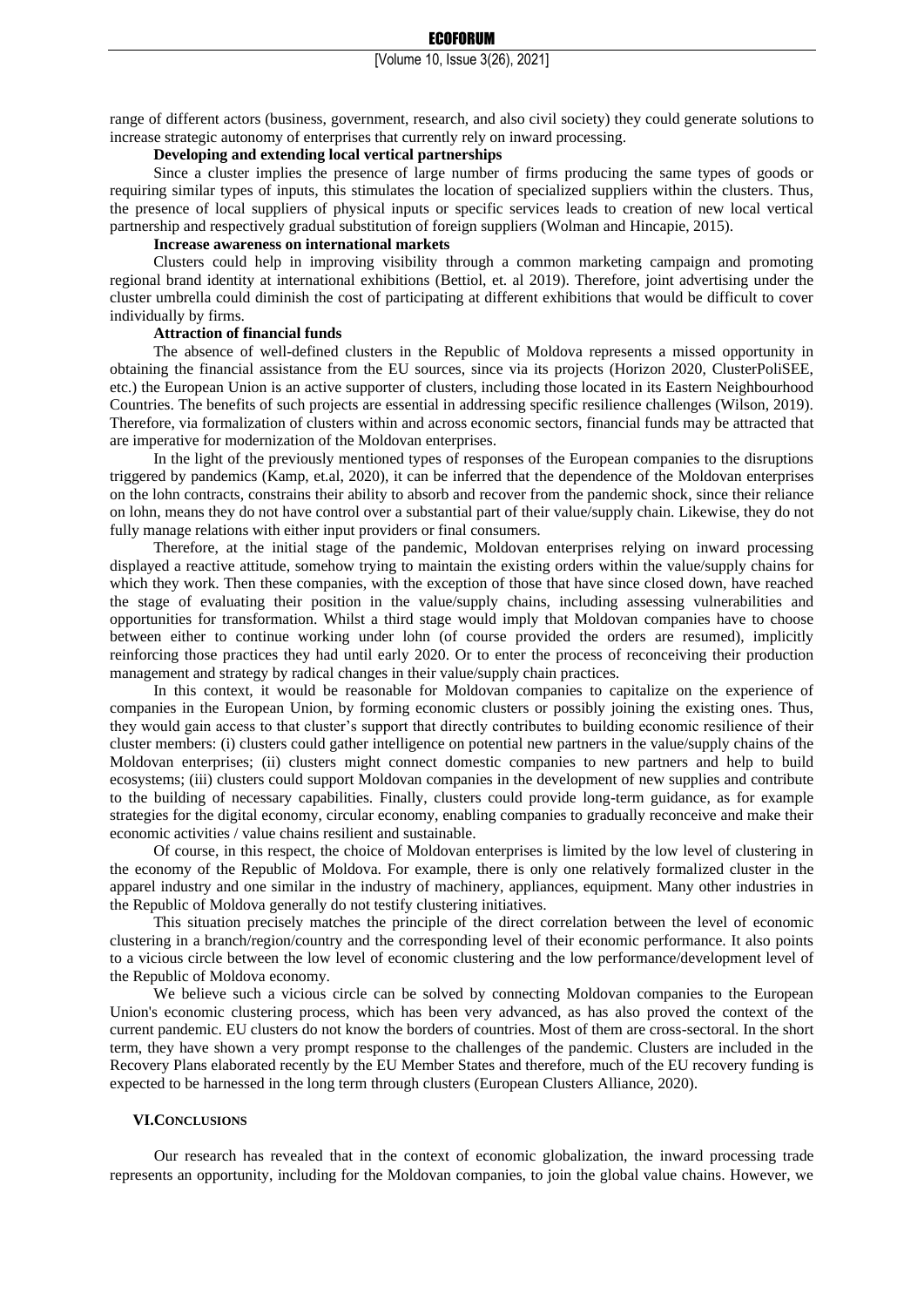#### ECOFORUM

#### [Volume 10, Issue 3(26), 2021]

concluded that the volatility of inward processing contracts exposes domestic enterprises at risk. Hence, the strategy of the Republic of Moldova should focus on supporting companies operating under lohn contracts to become more resilient, primarily via building value/supply chains that are resilient to disruptions and capable to adapt to reap new sources of competitive advantage for the post-period of inward processing trade.

In line with our exploration, building economic clusters can become a strategic solution to improve the resilience of Moldovan companies. The multiple advantages of economic clusters have been proven also by the growing evidence of the economic clusters' development in the ex-socialist countries of Eastern Europe, including the Republic of Moldova.

Pursuant to our investigation, there is a direct relationship between the level of economic clustering of the branch/region/country and the corresponding level of economic performance. The beneficial effects of the clusters are manifested both under normal economic conditions and especially under abnormal or "new normal" economic circumstances, such as those of the pandemic, that has stressed both the issue of disruption in the value/supply chains of the companies and that of their economic resilience. Drawing on various approaches, we have conceptualized the economic resilience as the ability of the economic agents to absorb and recover from shocks that is from disruptions in their economic activity.

Based on recent studies, we found that in the disruptive context of pandemics, companies are likely to adopt several types of responses such as initial reactive attitudes, or further evaluative approaches, assessing vulnerabilities and opportunities for transformation of their value/supply chains, eventually entering the process of reconceiving or reinforcing the production practices they had until early 2020.

Primarily we have scrutinized how can clusters help to address the challenges of the disruptions implicitly contributing to strengthening the economic resilience of their members. To clarify it, we have examined the functions of clusters in the light of the companies' types of responses under the pandemic conditions. Thus, we have delineated the areas of clusters' support that directly contribute to building economic resilience of the clusters' members. Inter alia we concluded, on a short to long-term basis clusters can gather intelligence on potential new partners in the value/supply chains and support companies in the development of new supplies for enhancing their contingency and continuity plans. Whereas, on a medium to long-term basis, clusters can connect companies to new partners, helping to build ecosystems and provide sustainable guidance, including strategies for the digital economy, circular economy.

Based on growing evidence, inter alia from the European Commission, we have reconfirmed the remarkable role of clusters in building economic resilience at the level of the European Union, since the outbreak of the pandemic.

In another line, our research has revealed the inward processing trade of the Republic of Moldova has been important so far, accounting for about 30% of the country's exports. However, the share of inward processing exports differs significantly in the first categories of exports, the highest share being typically recorded in the apparel industry and in the machinery, appliances, equipment, whilst the other categories register much lower ratios.

Under the pandemic conditions, the exports of R. Moldova proved to be highly vulnerable, the highest negative contribution to their evolution being brought by the export decline in machinery, appliances and equipment, textile and furniture. Our analysis has clearly revealed that the exports linked to inward processing services have turned out particularly sensitive to the crisis, thereby less resilient in facing the pandemic challenges.

Thus, we have found that the dependence of the Moldovan enterprises on the lohn contracts, constrains their ability to absorb and recover from the pandemic shock, meaning they do not have control over a substantial part of their value/supply chain and do not fully manage relations with either input providers or final consumers.

We have seen that at the initial stage of the pandemic, Moldovan enterprises relying on inward processing displayed a reactive attitude, somehow trying to maintain the existing orders within the value/supply chains for which they work. Then these companies, with the exception of those that have since closed down, have reached the stage of evaluating their position in the production chains. Whilst a third stage would imply that Moldovan companies have to choose between either to continue working under lohn (provided the orders are resumed), implicitly reinforcing those practices they had until early 2020. Or to enter the process of reconceiving their production management and strategy by radical changes in their value/supply chain practices.

In this context, we have suggested it would be reasonable for Moldovan companies to capitalize on the experience of companies in the European Union, by forming economic clusters or possibly joining the existing ones. Thus, they would gain access to that cluster's support that directly contributes to building economic resilience of their cluster members.

For the time being, our research has revealed the choice of Moldovan enterprises is limited by the low level of clustering in the economy of the Republic of Moldova. There is only one relatively formalized cluster in the apparel industry and one similar in the industry of machinery, appliances, equipment. Many other industries